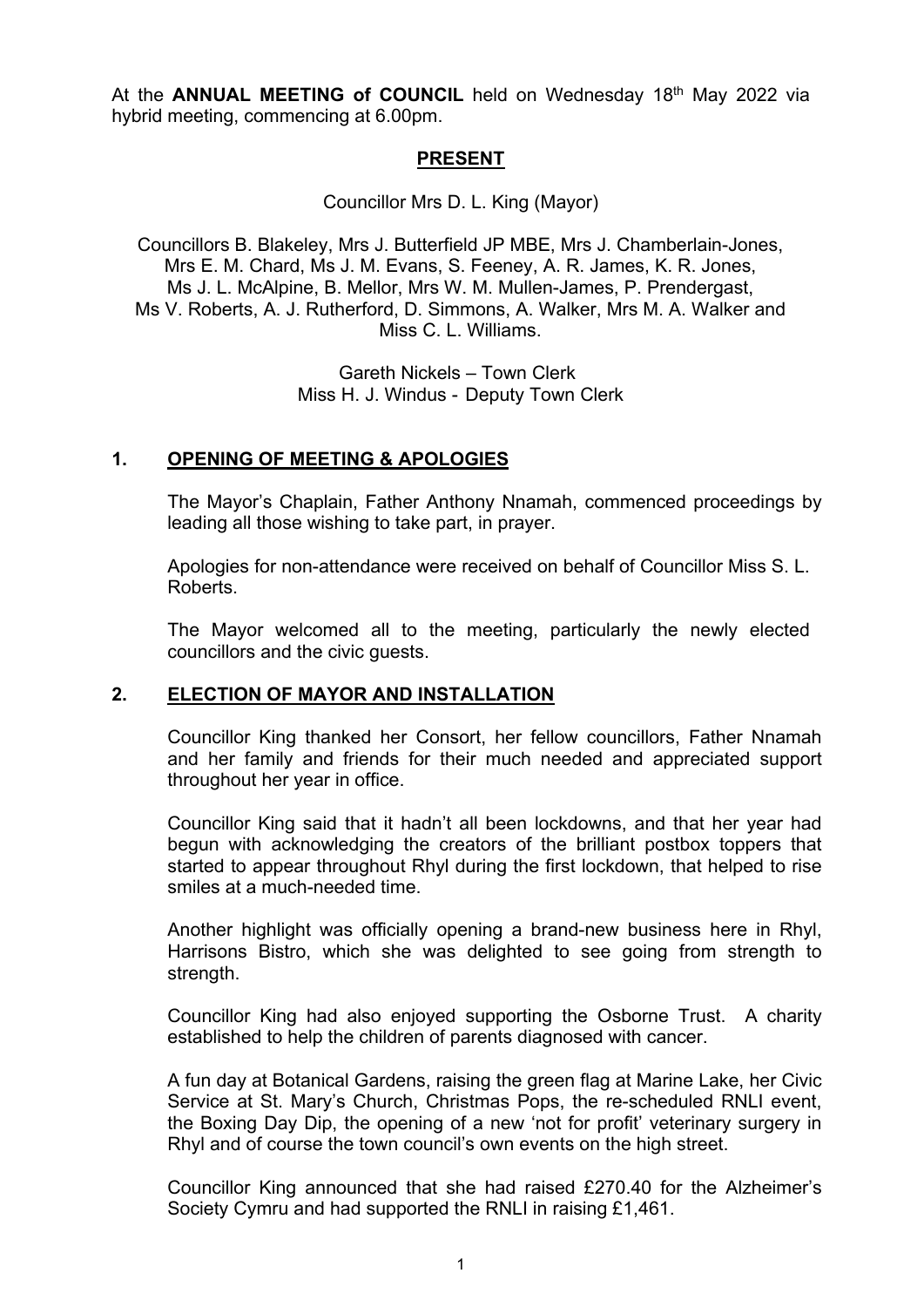Councillor King said that she had thoroughly enjoyed her time as Mayor.

In accordance with council policy on annual appointments, the Mayor invited nominations for the office of mayor for the municipal year 2022/2023.

It was proposed by Councillor Mrs J. Butterfield JP MBE and seconded by Councillor P. Prendergast that Councillor Mrs D. L. King be nominated to serve another year given the disruption caused during the last 12 months by the Covid pandemic.

### *RESOLVED that Councillor King was elected.*

Councillor King read aloud and signed the declaration of office.

The Mayor thanked her proposer and seconder for their nominations and their kind words and confirmed that her Consort would her fellow town councillor Councillor Pete Prendergast and that Father Anthony Nnamah had kindly agreed to continue to be her Chaplain. Councillor King advised that she looked forward to the next 12 months and to working with and supporting the community, and that her chosen charities would be the Alzheimer's Society Cmyru, Rhyl RNLI and the North Wales Women's Centre here in Rhyl.

The Mayor was presented with flowers and presented her Consort with the badge of office and a gift.

### **3. ELECTION OF DEPUTY MAYOR**

In accordance with council policy on annual appointments, the Mayor invited nominations for the election of Deputy Mayor for the 2022/23 municipal year.

It was proposed by Councillor B. Mellor and seconded by Councillor Mrs W. M. Mullen-James that Councillor Ms J. L. McAlpine be nominated for another year.

### *RESOLVED that Councillor McAlpine was elected.*

The Mayor invested Councillor McAlpine with the chain of office and invited her to sign the Declaration of Office.

This done, the Deputy Mayor thanked members of the Council for their nominations and advised that her Deputy Consort would again be Ms Charlotte Taylor-Smith.

The Mayor presented Councillor McAlpine with flowers and Ms Taylor-Smith with the badge of office and flowers.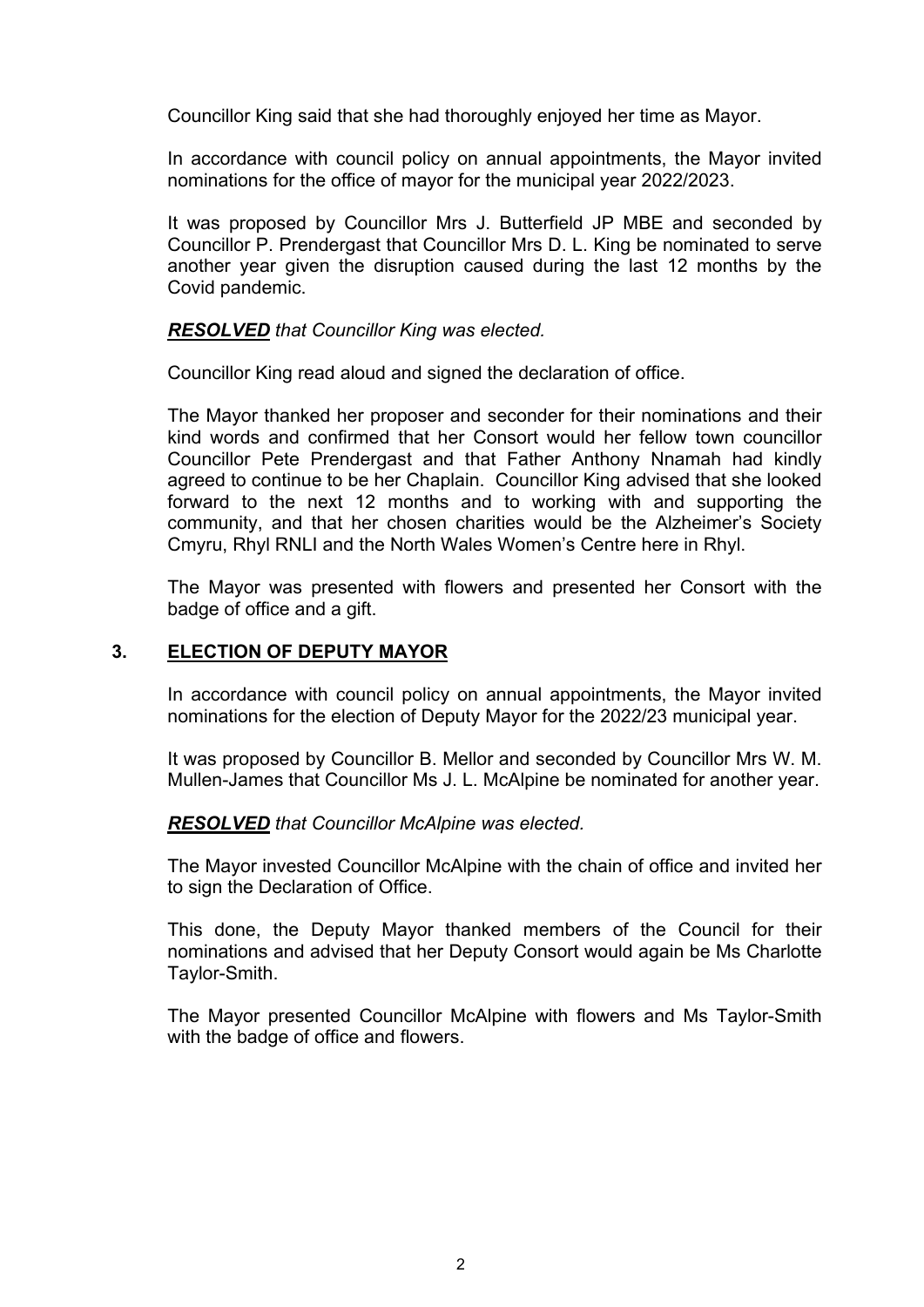## **4. MINUTES**

The minutes of the following meetings of council and committees were submitted for approval as a correct record:

Council - 20th April 2022 - Min.Nos. 132-141

Proposed by Councillor Mrs D. L. King and seconded by Councillor Ms J. L. McAlpine and *RESOLVED as a correct record*

Planning Committee - 20<sup>th</sup> April 2022 - Min.Nos. 60-62

Proposed by Councillor Mrs W. M. Mullen-James and seconded by Councillor Ms J. L. McAlpine and *RESOLVED as a correct record.*

### **5. APPOINTMENT OF COMMITTEES / SUB-COMMITTEES / SCHOOL GOVERNORS FOR THE 2022/23 MUNICIPAL YEAR**

 The Mayor requested that members confirm the appointments as shown in the schedule (circulated with agenda) which were as follows:

- that membership of the Finance and General Purposes Committee will be all members of the Council.
- that membership of Planning Committee will initially be all members of the Council but will be reviewed at the next meeting of Council on 15<sup>th</sup> June 2022.
- that membership of all other committees and sub-committees will be deferred until the meeting of the Finance and General Purposes Committee on 1st June 2022.

It was proposed by Councillor A. J. Rutherford and seconded by Councillor A. R. James and *RESOLVED that the appointments were approved.*

## **6. ELECTION OF CHAIR – FINANCE AND GENERAL PURPOSES COMMITTEE**

In accordance with council policy on annual appointments, the Mayor invited nominations for the Chair of the Finance and General Purposes Committee for the 2022/2023 municipal year.

It was proposed by Councillor Barry Mellor and seconded by Councillor B. Blakeley that Councillor A. J. Rutherford be appointed

*RESOLVED that Councillor Rutherford was elected.* 

## **7. ELECTION OF VICE-CHAIR – FINANCE AND GENERAL PURPOSES COMMITTEE**

In accordance with council policy on annual appointments, the Mayor invited nominations for the Vice-Chair of the Finance and General Purposes Committee for the 2022/2023 municipal year.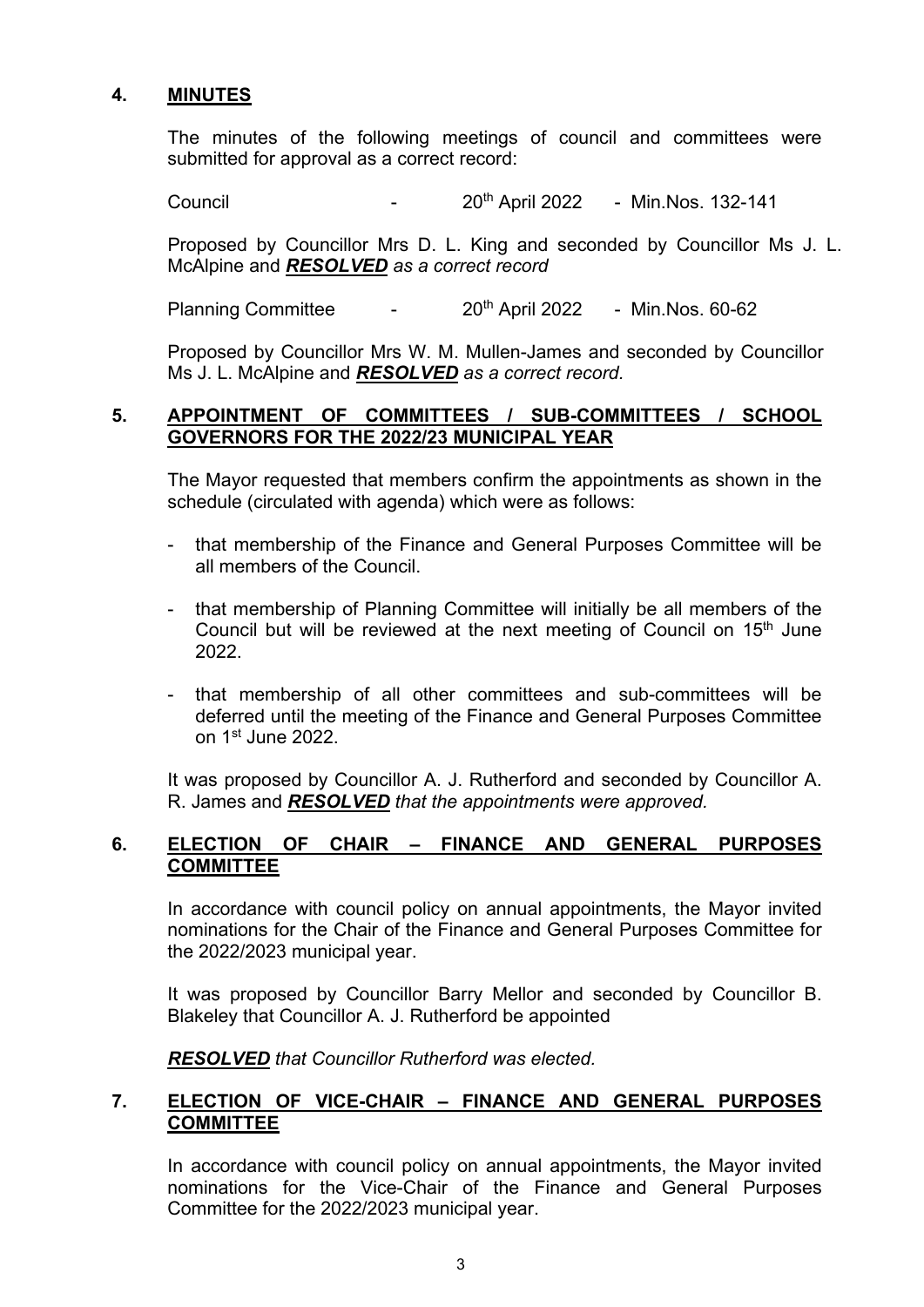It was proposed by Councillor A. J. Rutherford and seconded by Councillor Mrs E. M. Chard that Councillor B. Mellor be appointed.

*RESOLVED that Councillor Mellor was elected.*

### **8. ELECTION OF CHAIR – PLANNING COMMITTEE**

In accordance with council policy on annual appointments, the Mayor invited nominations for the Chair of the Planning Committee for the 2022/2023 municipal year.

It was proposed by Councillor Mrs J. Butterfield and seconded by Councillor Mrs W. M. Mullen-James that Councillor Ms J. L. McAlpine be appointed.

*RESOLVED that Councillor McAlpine was elected.*

### **9. ELECTION OF VICE-CHAIR – PLANNING COMMITTEE**

In accordance with council policy on annual appointments, the Mayor invited nominations for the Vice-Chair of the Planning Committee for the 2022/2023 municipal year.

It was proposed by Councillor P. Prendergast and seconded by Councillor Mrs J. Chamberlain-Jones that Councillor D. Simmons be appointed.

*RESOLVED that Councillor Simmons was elected.*

## **10. SCHEDULE OF MEETINGS**

The Mayor requested members' confirmation of the schedule of meetings for the 2022/2023 municipal year as shown on the schedule (circulated with agenda).

It was proposed by Councillor Mrs W. M. Mullen-James and seconded by Councillor Miss C. L. Williams and *RESOLVED that the schedule was approved.*

### **11. SIGNATORIES**

The Mayor requested members' confirmation of the signatories for the council's current and investment accounts for the 2022/2023 municipal year.

It was proposed by Councillor A. R. James and seconded by Councillor Mrs W. M. Mullen-James that the signatories were confirmed as:

The Mayor and Deputy Mayor, as Chair and Vice-Chair of the Council The Chair & Vice-Chair of the Finance and General Purposes Committee The Chair & Vice-Chair of Planning Committee The Chair & Vice-Chair of Strategic and Operational Planning Committee